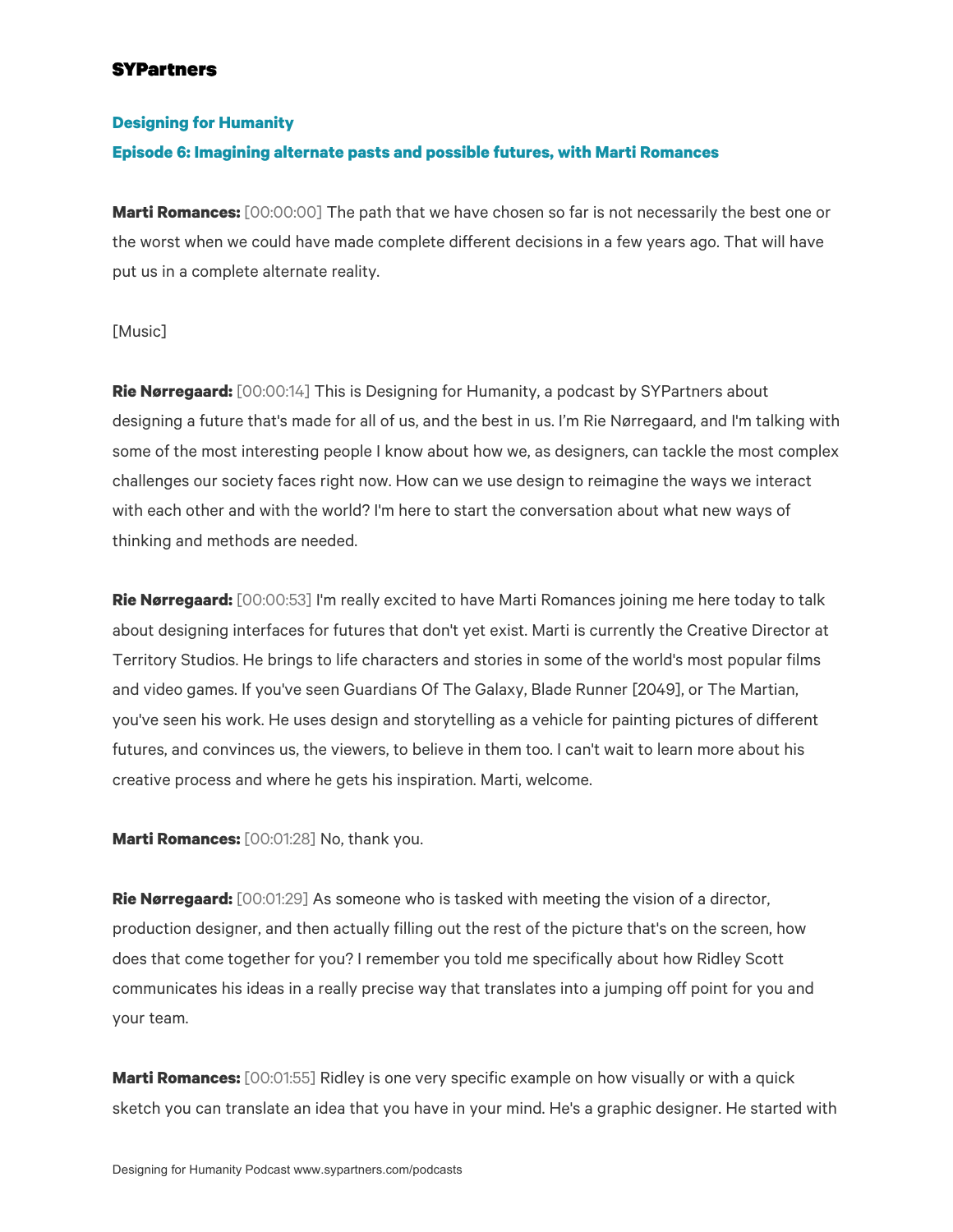that. You can tell because all of the scripts that we have from him come with plenty of sketches next to each scene and not only for him to imagine a composition from a camera but also for us to understand how he wants certain graphics and how he imagines. Sometimes you just need to get into their head because what we're doing at the end of the day is translating their vision into the big screen. Ridley does it through pen and paper, and other directors do it other ways. Production designers, like Charlie Woods, who I had the pleasure to work with on certain Marvel films that we did, he's very good with words and telling you how he wants it and as soon as he sees a visual he will make sure that you understand that that's like, the color he wants, or that's the kind of shapes that he wants. Directors, production designers, they are different individuals and they play to different strengths.

**Rie Nørregaard:** [00:03:04] So on the other hand, when you do have real interfaces as your starting point, or with real data, how do you build on that? Like when you're working with NASA and when you're working on The Martian, and you do have a lot of design that reflects at least some part of reality.

**Marti Romances:** [00:03:25] In that case of The Martian, going back to Ridley, he wanted that to be precise. He wanted that to be something that even an engineer goes to the cinema, he does not feel like they are fooling him, you know? Is it something that can be real?

**Marti Romances:** [00:03:40] When we started you know getting in touch with NASA and getting all the references from them, we quickly realized that design was not one of their priorities. And I always say that it must be very difficult to have applied design to something that is created to be extremely functional. For us to apply that design into their systems in the most realistic way as a could, I think we discovered that that top layer covering everything also helps—not only making it nice, and making it look more consistent, but it helps to have things more organized to the eye and things like hierarchies help on flagging things out quickly.

[00:04:24] And again, we do this because we need to make sure that everyone in the cinema understands what's happening. And I think they can see some value out of that, and organizing that chaos that they have there. And we are organizing that chaos because it needs to tell a story for the audience, but also it needs to tell a story to an audience that maybe are not experts on what these guys are dealing with. Trying to explain something that is very complex to someone like my mom, who needs to understand what's happening when she goes to the cinema.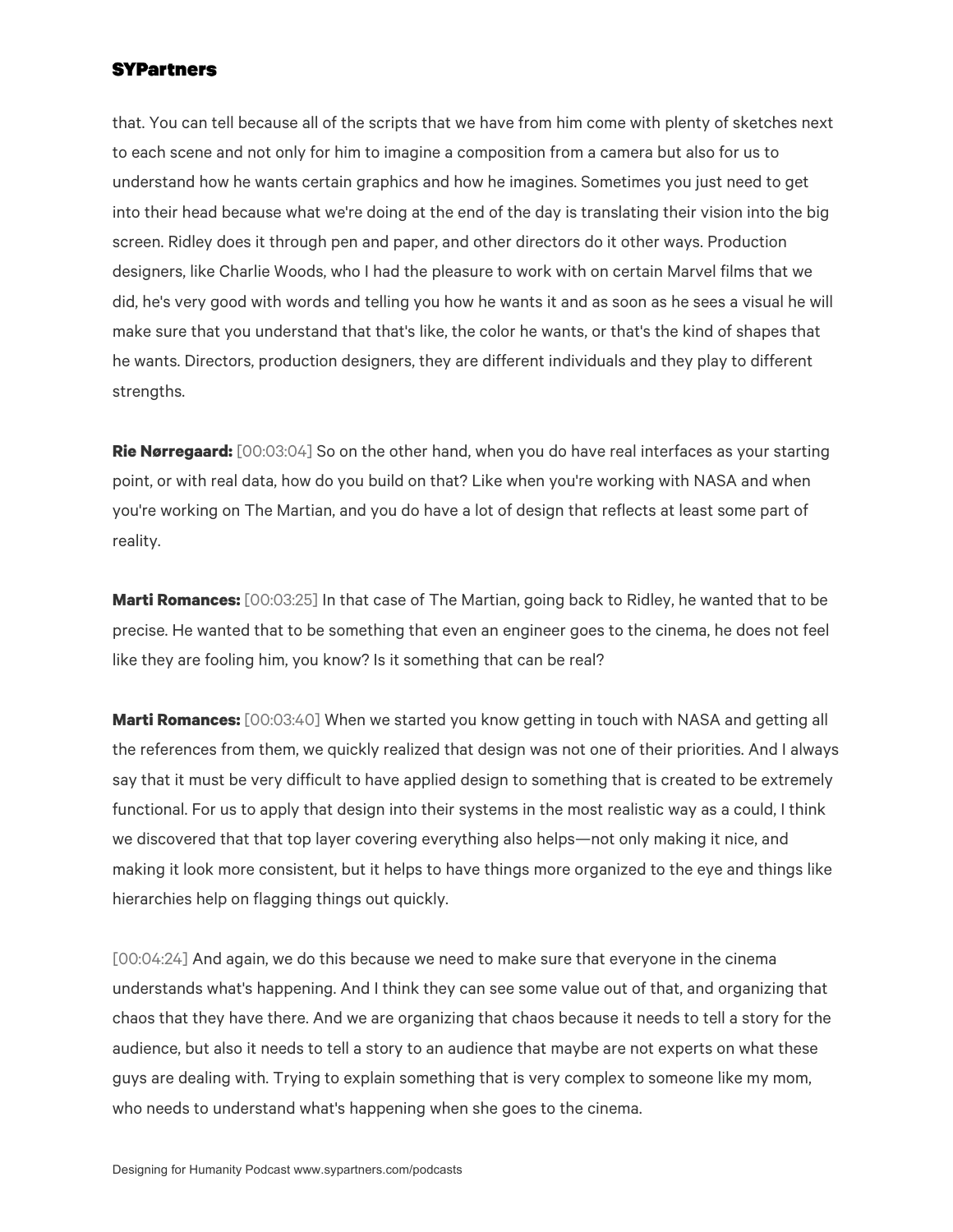**Rie Nørregaard:** [00:05:00] And the systems are definitely not functioning, and everyone needs to get to the escape pods. Yeah.

**Marti Romances:** [00:05:07] Exactly. It's building that narrative through the graphics, and I think that's what really excites us.

**Clip from "The Martian":** [00:05:12] *Martinez, how long before takeoff? Twelve minutes. [Alarm sounds] Visibility's almost zero. Anyone gets lost, hone in on my suit's telemetry. You ready? Ready. [Explosion sounds] Commander, are you okay? I'm okay!*

**Rie Nørregaard:** [00:05:30] I know you fill in the blanks, and as designers we do that, right? Like when we are imagining something that didn't exist. And yet, you have to create something that feels right and believable to that moment, not necessarily real, to your point, but so how do you how do you do that?

**Marti Romances:** [00:05:46] Loads of research, especially with things that need to feel real. We learned a lot with The Martian, we learned a lot with this recent film that we just finished with Peter Berg. He wanted us to really understand how the highest tech in the military works for these drones, for everything.

**Rie Nørregaard:** [00:06:18] I think your work it helps create and fast emotional connection between what just happened, what's about to happen, what you need to understand about the situation. And it has to be highly visual because it's a movie.

**Rie Nørregaard:** [00:06:19] What did it take to make that sequence and the interface in Prometheus, for example, when Elizabeth Shaw has to terminate her unwanted alien pregnancy?

**Marti Romances:** [00:06:30] You can see that she's not comfortable with it so there is also like that human touch in the film when she's trying to do it and she does it wrong, and she's trying to do it again. You see how she's stressed in there for obvious reasons.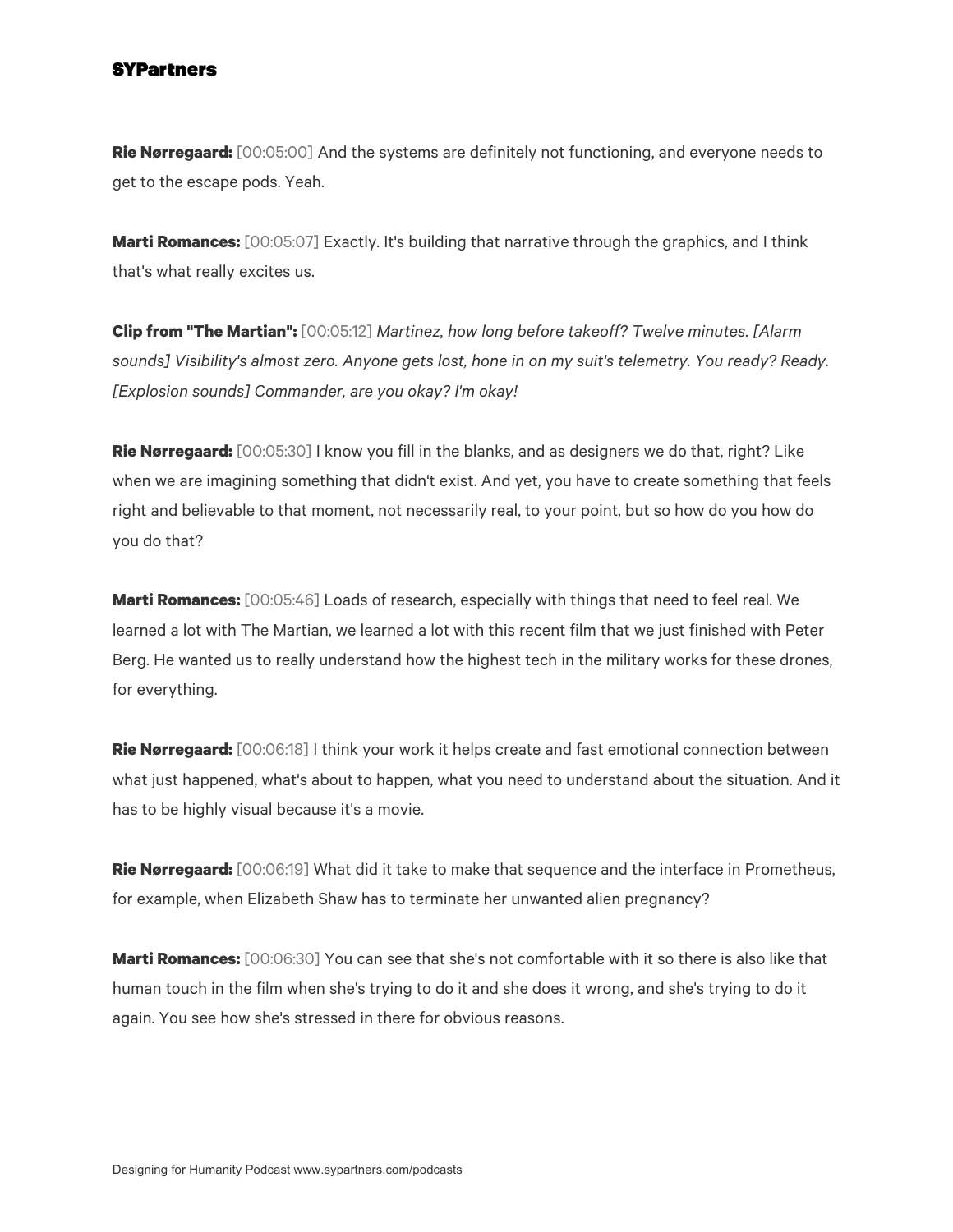**Clip from "Prometheus":** [00:06:51] *I need Cesarean! Error, this med pod is calibrated for male patients only. It does not offer the procedure you have requested. Please seek medical assistance elsewhere.*

**Marti Romances:** [00:06:57] I mean, but that's the beauty about it. It's like a world is being created by Ridley, and for us it's always about the vision of the director.

**Rie Nørregaard:** [00:07:06] And a lot of times, you know, we strive for simplicity. And I think that's not the case maybe in the work that you do? Simplicity isn't necessarily the goal. It's something else.

**Marti Romances:** [00:07:19] Right. Let's start with something as complex as Iron Man. He is a human but he has developed the AI that helps him understand and helps him do everything through the through the suit, and that's Jarvis, and that's that assistant and superpowers. That's a machine, and the amount of data that a machine can digest per second is completely different to what a human can digest. So if a machine needs to be analyzing all the terrain and all that stuff, all that data needs to be fed up to that machine. And that's why some of those graphics have such an amount of data there and they are so dense. It's part of that character.

**Marti Romances:** [00:08:02] And in another way, we do have to create graphics that are not for humans and therefore they were not designed by humans, or maybe they were designed by someone from another galaxy. If we create something that makes sense to us we won't be answering the brief correctly, because unless there's a very, very similar way to do things in another galaxy, the natural way to perceive those will be done we won't be able to read them. So that's what would allow us to have a fresh approach every now and then to say, 'let's to create something that maybe makes no sense.' And that's what we did with the Guardians of the Galaxy that comes from elsewhere. That's very refreshing for us to be jumping between these different worlds.

**Rie Nørregaard:** [00:08:44] When we're working with design of interfaces and design of technology, at the moment we're often tasked with creating sense, making order, making meaning and simplifying the way of interacting with technology. But that's not always the case and the work that you do.

**Marti Romances:** [00:09:09] Well I think it applies to the work that we do, but also it applies to everything. Like, when something new is discovered it's because it's never been experienced, or it's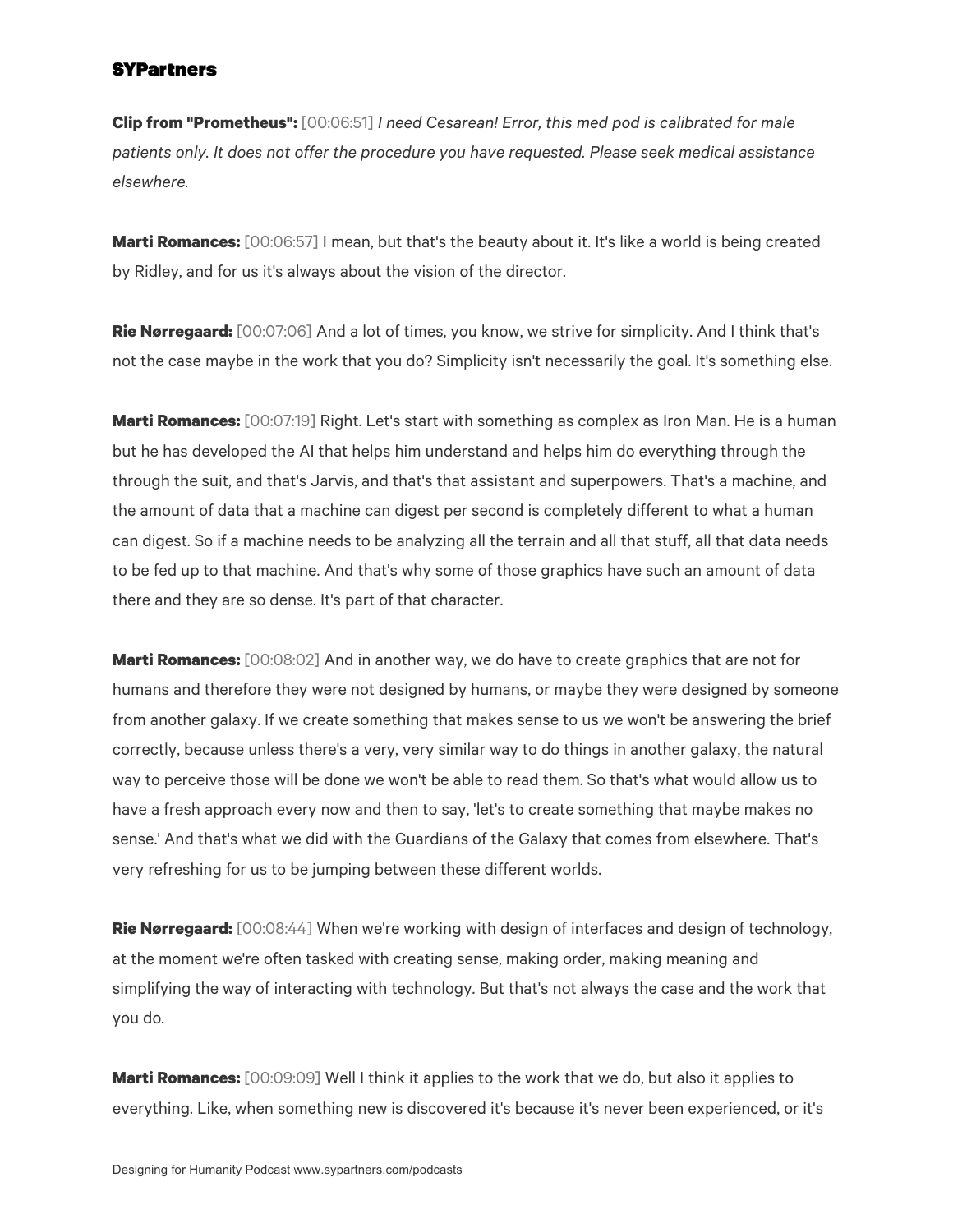never been seen, or it's never been designed that way. We always use the process of getting inspired by other things that are not what we're trying to achieve. If you try to keep doing the same but better, we will never disrupt or you will never create anything new. Just doing it is the only way sometimes to realize if it works or not. Only by doing it you will be able to know if there is value there. And that's why sometimes it's very refreshing to be able to create things without having that purpose in mind all the time and invert that process versus functionality.

**Rie Nørregaard:** [00:09:58] Yeah exactly. So how do you set yourself up in that mind space to make things that are new and that have not been seen before, and that yet can be felt deeply by humans in this moment, or at least 12 months or 18 months depending on the schedule of your project.

**Marti Romances:** [00:10:17] Well I do think that everything is connected. I will start with my personal story about being surrounded by music since I was born because my dad is a musician. And just by analyzing some of the music—how it is composed, how a good composition will make sense and will be nicely and easily perceived, and how that impacts or how that is connected to composition in a picture or in a painting—that happens the same with composition in architecture and it happens the same with furniture design, fashion design, everything is composed in a way that is nice to the eyes. Nice to hear. Nice to digest for us humans.

**Marti Romances:** [00:10:57] Therefore, if I get inspired by the composition that a building has and that can inspire maybe my next design for a console operator, or something, maybe as something as simple as that will be disruptive enough because everyone who's being designing for that console operator, maybe all of the previous designs they were focused on previews console operator designs. And just by applying, again, the composition or getting inspired by something else and applying it to that field—you know, you could be looking at nature, you can be looking at patterns, undersea creature colors, I always like find very surprising, inspiring—only that will allow someone to apply like fresh ideas into the equation.

**Rie Nørregaard:** [00:11:45] One thing that I notice is that we seem to look to nature even when trying to imagine what it's like to design for an interface for cultures that we essentially know nothing about, that are not human or are not of this earth. We still look to nature as an important source of inspiration.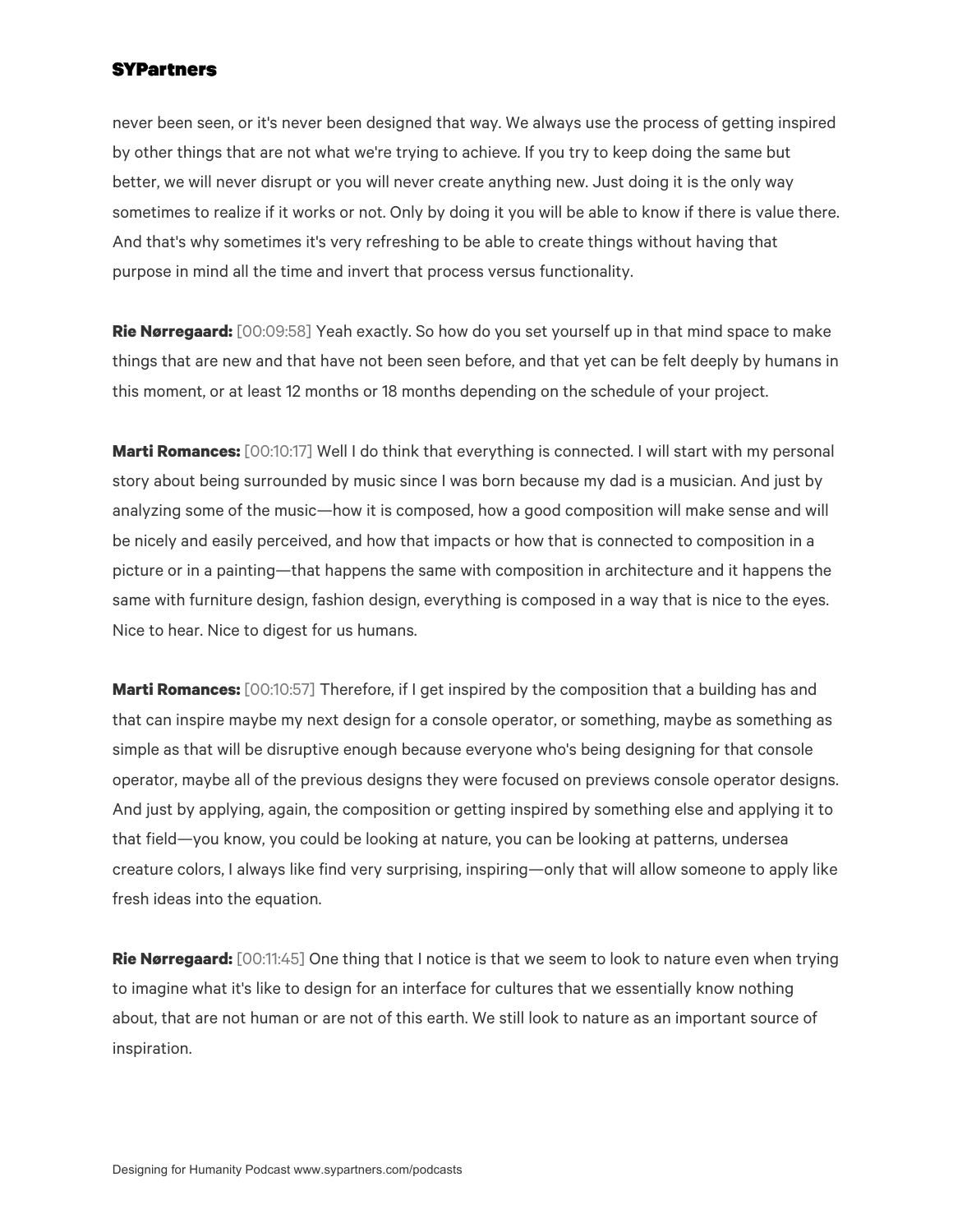**Marti Romances:** [00:12:06] I think nature is it looks very alien to us every now and then. I think I was reading the other day that maybe they think that the octopus came on an asteroid and landed here.

**Rie Nørregaard:** [00:12:17] Well I love that idea.

**Marti Romances:** [00:12:18] I'll believe that, you know? They're extremely smart, clever creatures with completely different complexity. And we don't even know what's inside of this planet, we don't even know how our brain works at a hundred percent, you know. So maybe if we were looking deeper into some of these things we'll be able to understand more. And I think that's why you find things in nature sometimes that are really, really exciting to just like, digest and then transform them into a different feel and play with it.

**Marti Romances:** [00:12:28] I remember that for Blade Runner, everything that the artists were getting inspired by and everything was through different sections of fruit, and seeing the different layers and getting that in 3D and again just getting to that approach and saying, okay, all the graphics and all the treatments that we will apply will have that feeling of organic and especially because of the narrative about like the protein and how the protein processes things was very relevant in that case but even as something as simple as that—looking at segments of fruit and getting that into that screen design—you know, only that just gave a fresh take to that.

**Rie Nørregaard:** [00:13:32] With the new Blade Runner movie, assuming there was no reference in terms of data that existed, but you're still designing with reference in terms of... existence? Or...

**Marti Romances:** [00:13:45] So I think the interesting part is that we had to think in a completely alternate future, and therefore, even in an alternate present before that future. So that's very important when we're designing, again, for other than humans. They probably had different past, different present, and therefore, they will face a different future.

**Marti Romances:** [00:14:08] But for Blade Runner, the interesting part is that we had to go back in time and imagine that when we had cell phones, when we had internet, all of the sudden all of that, an event happened and all that stopped working. And then, trace a completely different alternate route to a different present, and therefore, from that present imagine an alternate future. So it's a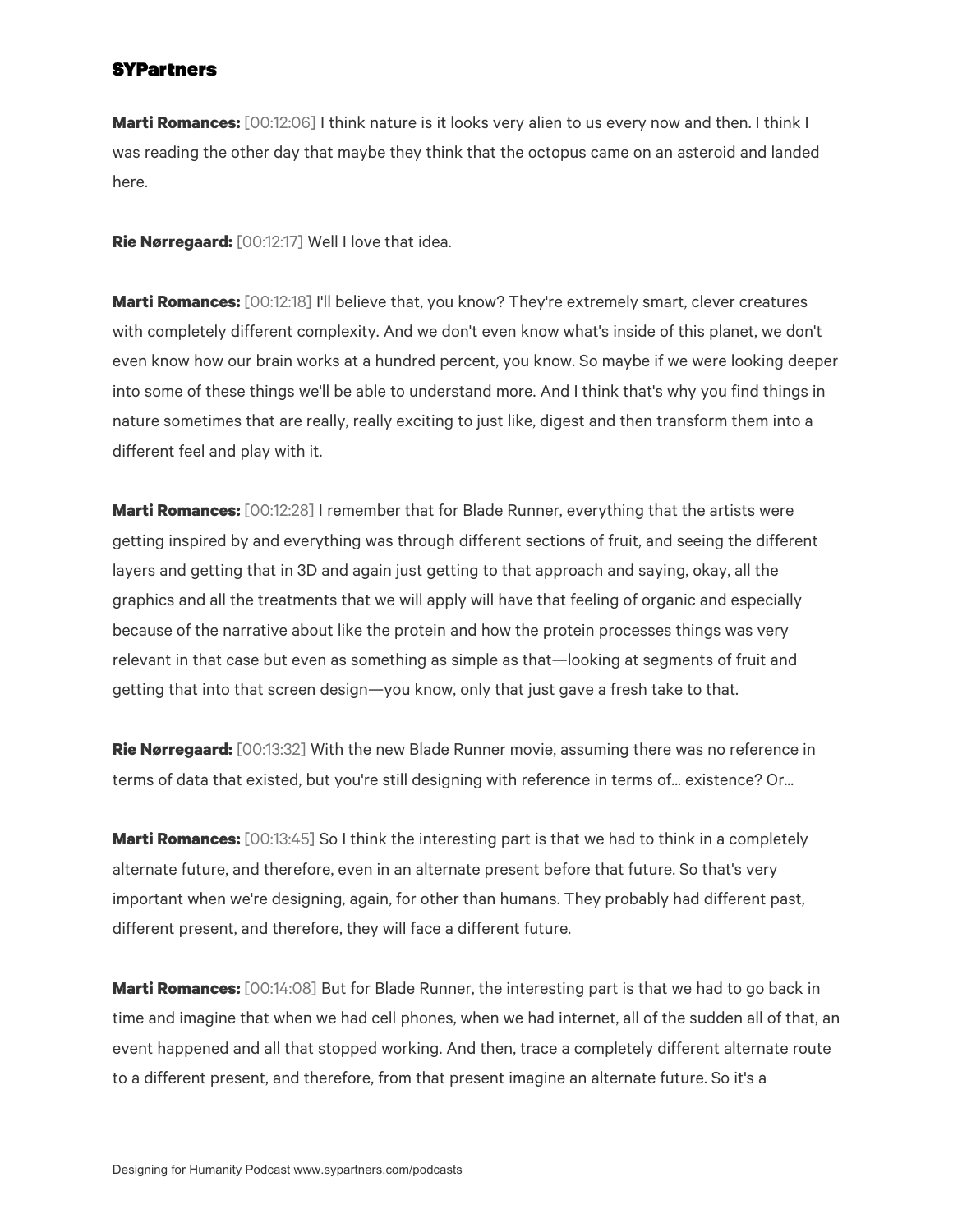completely different branch of time and space, let's say. And that's, you know, that's a great challenge.

**Marti Romances:** [00:14:40] Again, sometimes I think the path that we have chosen so far, is not necessarily the best one or the worst one, you know. We could have made completely different decisions a few years ago that would have put us in a completely alternate reality right now, and therefore we would be imagining the future in a completely different way as well. So, I think having that open mind about what happened isn't necessarily what maybe could have happened, and just approaching this in a way that the opportunities are endless, and they are different. I think that's very, it's a very refreshing approach.

**Rie Nørregaard:** [00:15:19] It seems to me really essential to the skill that you cultivate to be able to do that continuously, right? Which means, doesn't hold on to any point of view or idea too specifically, but allowing yourself to be influenced both by what we can understand about ourselves, about the human brain, about technology, about the human condition right now, but not being attached to just one belief about the past and the future.

**Marti Romances:** [00:15:48] Well I think it's always funny right, when you look back. It's like, how were we doing it with that, you know? A good example, the keyboard. Like, the keyboard didn't change since its first existed. Right? It's still the same thing. Maybe one day, someone will invent something that's like, gosh how [did] we spend so many years with that keyboard? You know? So I think something like that is what we are discussing here. Like, disruption and getting to find the new next thing that will make our life easier or better.

**Rie Nørregaard:** [00:16:18] So you mentioned that working with Hollywood, working in film, allows you to look broadly and ahead, and to have no reference and to basically, you call it being disruptive or having new ideas. But at the same time, so much of the work that you do is in describing pretty dystopian futures, specifically in the future, and they really dominate, let's say, how we look at...

**Marti Romances:** [00:16:48] Right, that is true. (laughs)

**Rie Nørregaard:** [00:16:48] ... sci-fi. (laughs)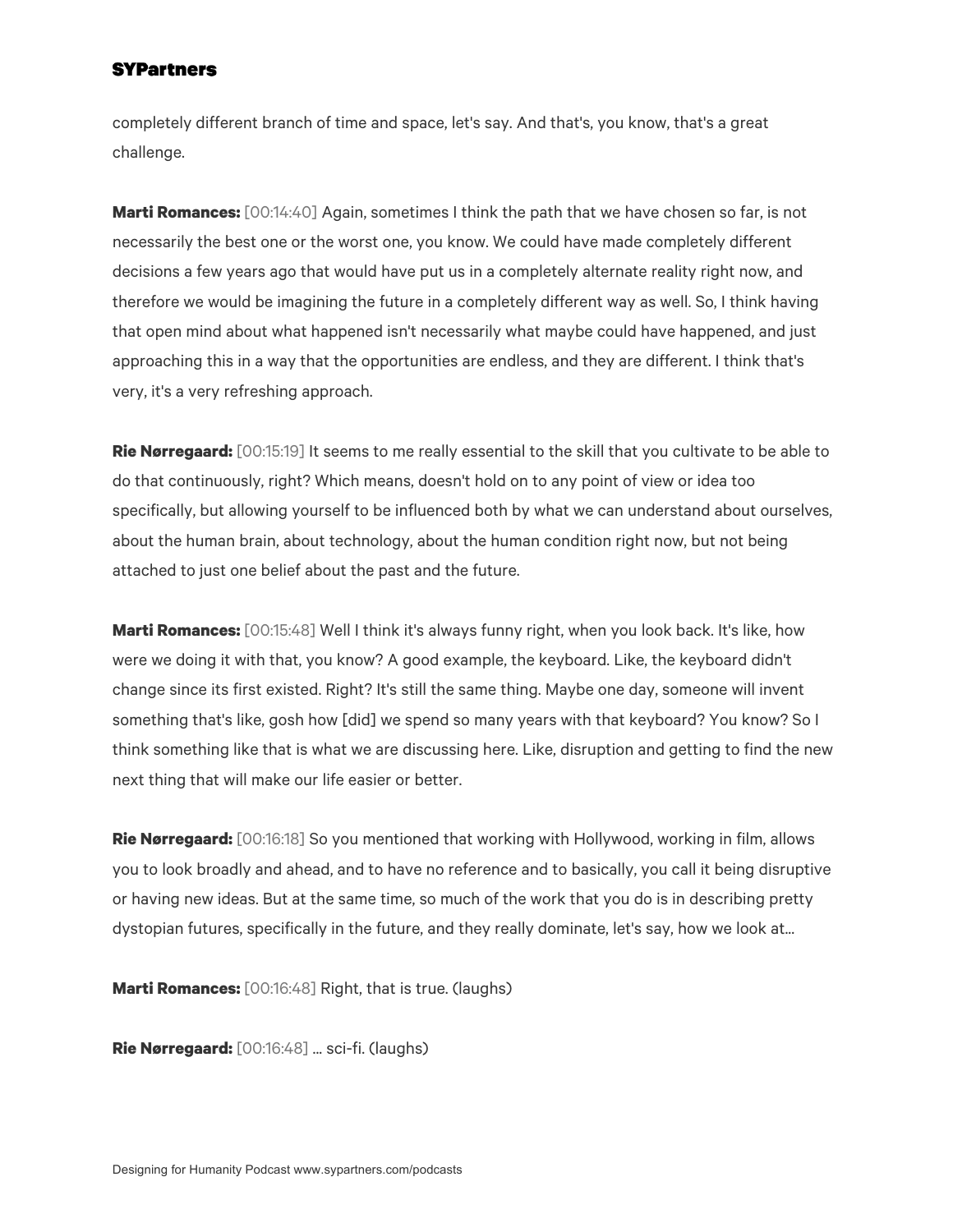**Marti Romances:** [00:16:50] Yeah, people like to make films of how bad everything can go. But to me at least, how I see it, is that there's a new thing, it's that's innovation, that new light. And then someone sees the shadow, right? That's how I see it. Like there's the light, which is that big opportunity, like this new technology can help. And then we create that shadow. We project that shadow. Somehow, yeah it's true. Like the films focus on that shadow. To me, there's no shadow if you don't have the light. Without the new technology, without the new thing that someone invented, you know, that shadow won't be possible.

**Rie Nørregaard:** [00:17:31] Does it affect you as a team or as a person that you're deeply immersed in these worlds that are really challenging? Are you an optimistic person?

**Marti Romances:** [00:17:41] I am, yeah, I am. I'm always seeing the bright side of things, sometimes even too much. And it's true, it's so difficult sometimes with some of these dystopian films that we have to tackle. Or like, you know, even looking at realistic things, realistic scenarios that could happen with, you know, nuclear catastrophes or war. And we have to do lots of research on things that we won't, you know, you don't want to be seeing everyday, and sometimes we're a bit scared of like, maybe the FBI will knock on our door because our artists are looking at a lot at, you know, Russian spies...

**Rie Nørregaard:** [00:18:19] Well, to look on the lighter side of that, my friend and colleague Gabrielle Almon, who is an adviser to FEMA, has really seen and started to engage in including people who are able to paint pictures of the future for the purposes of recovery from natural disaster, et cetera. But also to create, to your point, alternate narratives. Different versions of what futures could be.

**Marti Romances:** [00:18:45] We did that a few times, and one of the projects that we were doing last year was Project Avatar, which is how you can, through telepresence, be manipulating a robot in Tokyo from here for a good cause. Or maybe you are the best surgeon in the world, you can have five procedures a day without having to fly everywhere, and it's like telepresence will help that. If it's a natural disaster or something, we can send these robots, and one robot could be a pilot and the same robot can then swap to a medical guy who can know how to operate right there. There's always that way of thinking like, these technologies could be amazing! But there are so many people that see, like, the other side. I guess you have to be real to both sides. New technologies can be used for good and for bad, that's always the case.